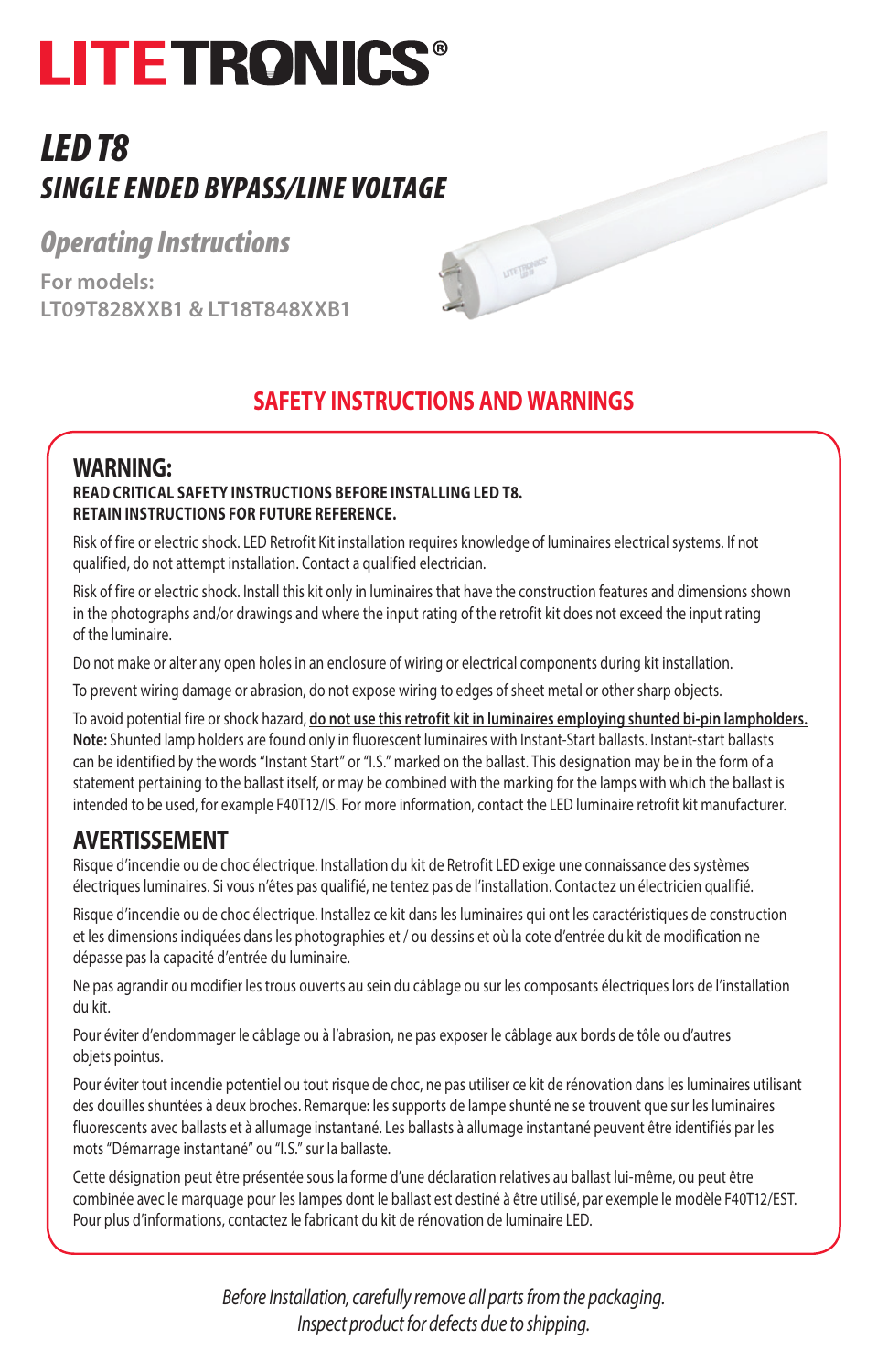## **WHAT COMES IN THE BOX**

### **LED T8 comes with following standard parts:**

**LED T8 Tube | Operating Instructions | Luminaire Labels**

Installers should not disconnect existing wires from lampholder terminals to make new connections at lampholder terminals. Instead installers should cut existing lampholder leads away from the lampholder and make new electrical connections to lampholder lead wires by employing applicable connectors.

#### **This retrofit kit is accepted as a component of a luminaire where the suitability of the combination shall be determined by authorities having jurisdiction.**

Les installateurs ne doivent pas débrancher les câbles existants de terminaux de support de lampe pour faire de nouvelles connexions dans les douilles. Au lieu installateurs doivent couper les câbles existants de terminaux de support de lampe et faire de nouvelles connexions électriques en utilisant des connecteurs applicables.

#### **Le montage du retrofit est acceptée comme composant d'un luminaire où la pertinence de la combinaison sera déterminee par l'ul ou les autorités ayant la juridiction correspondante.**

The units covered by this report were intended to retrofit surface mount with diffuser for these models, Type IC or non-IC recessed mount listed fluorescent luminaires that use maximum 4 tubular lamps, the minimum lamp compartment dimensions are tabulated below:

| <b>MODEL NUMBER</b> | <b>MINIMUM LAMP COMPARTMENT DIMENSIONS</b><br>(LENGTH X WIDTH X HEIGHT) | <b>LAMP QUALITY</b> |
|---------------------|-------------------------------------------------------------------------|---------------------|
| LT09T828XXB1        | 23.8" x 23.6" x 3.14"                                                   |                     |
| LT18T848XXB1        | $48.4'' \times 23.6'' \times 4.3''$                                     |                     |

**This device complies with Part 15 of the FCC Rules. Operation is subject to the following two conditions: (1) this device may not cause harmful interference, and (2) this device must accept any interference received, including interference that may cause undesired operation.**

**NOTE:** FOR INDOOR USE ONLY. Do not use with dimmers or for emergency lighting.

**NOTE:** Single Ended LED Tubes are powered from one end ; the other end is NOT live and only serves to secure and mount the LED Tube in the sockets. Verify that the luminaire is properly set up for this style of LED Tube before inserting T8 into luminaire (modify luminaire if necessary.)

# **INSTALLATION INSTRUCTIONS**

#### **NOTE: TO BE USED WITH NON-SHUNTED SOCKET ONLY**

- **1.** Turn off power and remove troffer lens, if present.
- **2.** Remove existing fluorescent or LED tubes by rotating one quarter turn and sliding each lamp out.
- **3.** Remove ballast cover. (Cover may be secured with screws or tabs.)
- **4.** Cut all ballast wires as close to ballast as possible.
- **5.** Cut and remove all wires from the sockets at unpowered end of luminaire. (Only one side of luminaire needs wired sockets.)
- **6.** Ensure that wired sockets are connected according to diagrams on next page and that the sockets used are unshunted sockets.
- **7.** Install the LED tubes.
	- **Please assure that the end with Litetronics logo and N/L markings is installed in non-shunted sockets (Shown below).**
- **8.** Apply luminaire label.
- **9.** Replace the lens that was removed.
- **10.** Restore the power.

**SINGLE ENDED**

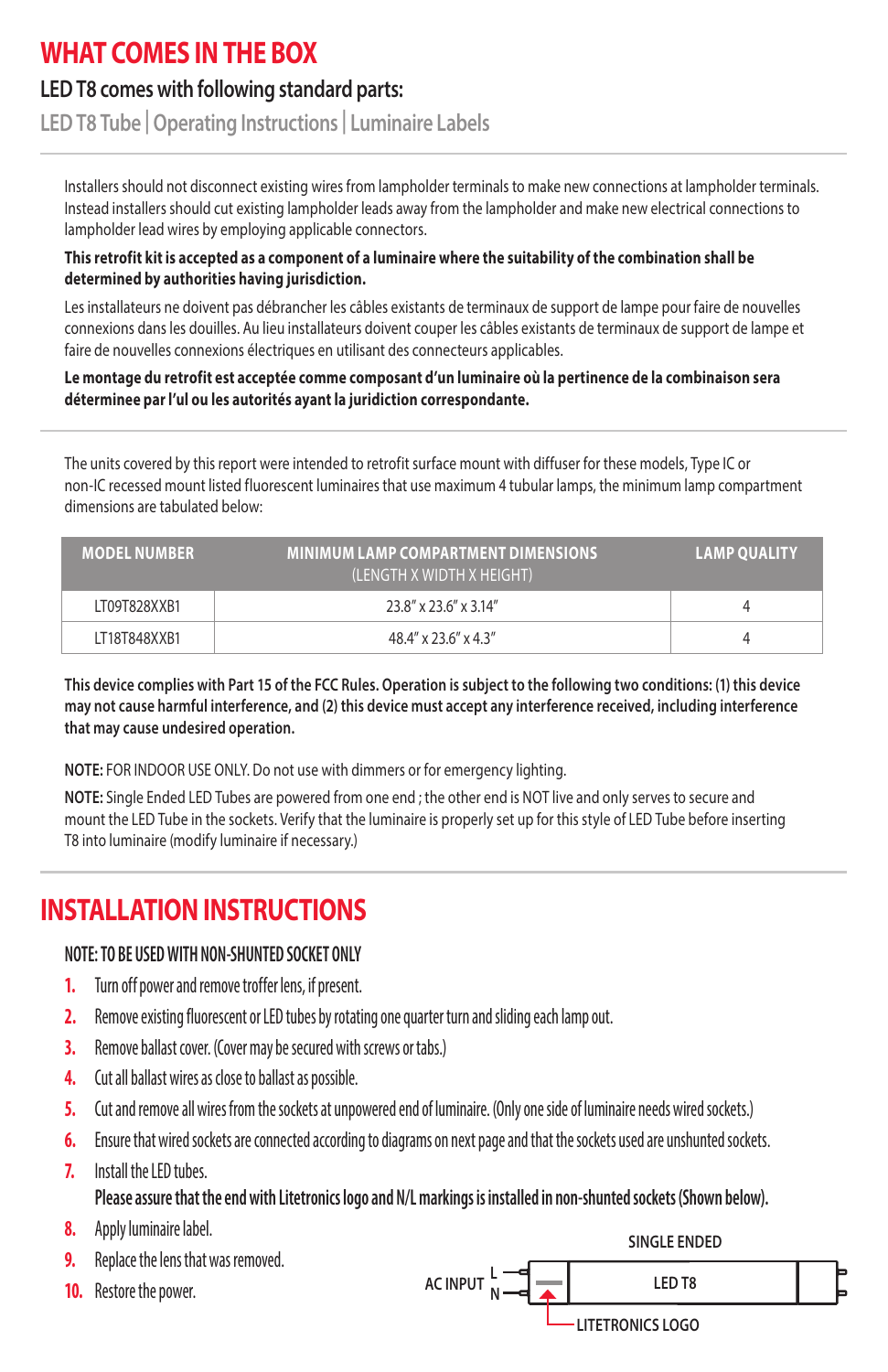# **WIRING INSTRUCTIONS - ELECTRONIC BALLAST**

#### **RETROFIT LUMINAIRE WITH 1 LAMP** N L Electronic **Ballast** Fluorescent lamp *Before After* **RETROFIT LUMINAIRE WITH 2 LAMPS** L Ŋ Electronic ≴ Ballast Fluorescent lamp Fluorescent lamp *Before After* **RETROFIT LUMINAIRE WITH 4 LAMPS** N  $\ast$ Electronic Ballast Fluorescent lamp Fluorescent lamp y Electronic ≭ Ballast E Fluorescent lamp Fluorescent lamp

*Before After*

# **WIRING INSTRUCTIONS - MAGNETIC BALLAST**